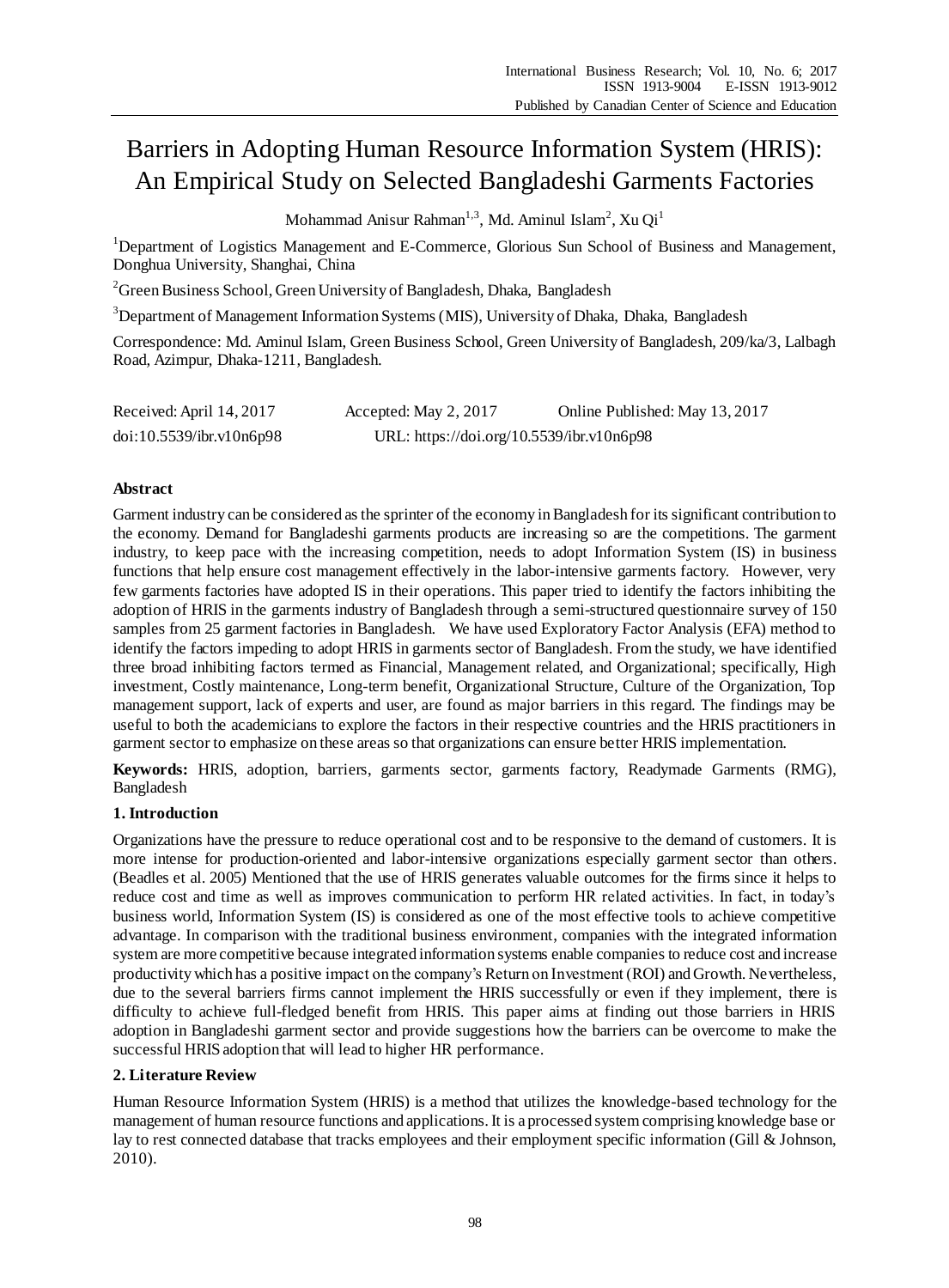## *2.1 Historical Studies Conducted on HRIS*

The literature on HRIS implementation suggests that organizations have challenges once they implement new technologies. One of the major obstacles to the implementation of HRIS is a high cost in maintenance (Beckers & Bsat, 2002). According to (Nagai et al. 2006 & Batool et al. 2012), shortage of funds and the untrained employees are major types of barriers in this regard. Additionally, support from top level management is one of the largest impediments to implementation of HRIS (Kovach & Cathcart, 1999).

For most of the companies adoption of IS in operation is an innovative thing and Bal, Y.et.al (2012) mentioned that companies' values such as flexibility, freedom, cooperation, promote innovation; whereas values such as rigidity, control, sure thing, and stability hinder innovation to boost up. However, values of the companies are the reflection of top management's cognizance. The robust commitment of management, especially of a specific 'innovation champion' results in rapid adoption, whereas a scarcity of top management commitment inhibits adoption (Hendrickson & Anthony 2003; Chakraborty & Mansor, 2013). Companies' values are reflected in the company culture.

The culture of the organization continues to cite as a vital consideration in the success or failure of HRIS adoption (Krishna, and Bhaskar, 2011; Thite et. al., 2009 ). Most organizations misjudge the cultural impact of technology on their employees (Bal et al. 2012). It ought to provide an equal priority to addressing these changes with workers as they are providing training and implementing the HRIS, assessing the workers' talent and ensuring acceptance of technology and mentoring programs among employee's teams to assist stressed workers (Krishna & Bhaskar, 2011). Moreover, intra and interdepartmental politics, an absence of communication,short-term value analysis and a failure to incorporate key decision-makers result in HRIS adoption failure (Bal et al. 2012).Company culture is a shared practice and belief of the employees.

A survey conducted by Delorme & Arcand, (2010) found that the main barrier to managing HRIS embrace less qualified HRIS employees, challenges with time management, the necessity to figure with alternative departments, and therefore lack of IT support. Previous studies on IT adoption and implementation have also shown difficult technologies, like HRIS applications, perceived obstacles are relevant as a result of the adoption method tends to be challenging and expensive (Hong & Zhu, 2006). Security is another issue to contemplate the IT professionals. Human Resource Division deals with confidential information and corporations should be respectful in managing that information (Awazu & Desouza, 2003; Ball, 2001, Behera, 2016).

| <b>Barriers</b>                              | <b>Short Explanation</b>                                                                                       | <b>AUTHOR(S)</b>                                                                                               |
|----------------------------------------------|----------------------------------------------------------------------------------------------------------------|----------------------------------------------------------------------------------------------------------------|
| Investment/Capital<br>High                   | Requirement of launching, running and                                                                          | Nagai, et, al., 2006, Batool et al. 2012                                                                       |
| requirement                                  | implementing the system                                                                                        |                                                                                                                |
| Long Term Benefit                            | Absence of trend gaining long term<br>benefit                                                                  | Survey (Author), 2017                                                                                          |
| High Maintenance Cost structure              | One of the major cost incurred after the<br>system is implemented                                              | Beckers, Bsat, 2002,                                                                                           |
| Top Management Support                       | Whether the top level management<br>agrees to implement the system.                                            | Kovach, and Cathcart, 1999, Anil C.<br>2011, Chakraborty, A, Mansor, N. 2013                                   |
| Lack of Privacy and Security                 | Whether any risk involved regarding<br>disclosure of private data to external<br>parties?                      | Awazu & Desouza, 2003; Ball, 2001,<br>Behera, M. (2016)                                                        |
|                                              | What types of data will be stored in the<br>database?<br>Who will access the data?                             |                                                                                                                |
| Lack of Expert User (Top to Bottom<br>Level) | Do the users of the system have the<br>expertise to operate and use the system?                                | Nagai, et, al., 2006, Batool et al. 2012,<br>Rodriguez, 2003, Shiri, 2012, Delorme,<br>M., & Arcand, M. (2010) |
| Organizational Structure                     | Whether the organizations are adaptive.<br>with the system.                                                    | Anil C. 2011                                                                                                   |
| Culture of the Organization                  | Culture indicates whether the people<br>working within the organization are<br>ready to accept the new system. | Bal, Y.et.al 2012                                                                                              |
| Size of the Organization                     | Whether the size of the organizations is<br>suitable to implement the system.                                  | Survey (Author), 2017                                                                                          |

Table 1. Barriers to HRIS Implementation

Moreover, different technological and structural factors used by the employees which discourage technology adoptions were conjointly found; such as the value of technology, an absence of social control and technological skills, an absence of system integration, the shortage of a reliable supply of data for firms to develop knowledge-base in HRIS, and short of data and knowledge in act information regarding new systems (Rodriguez,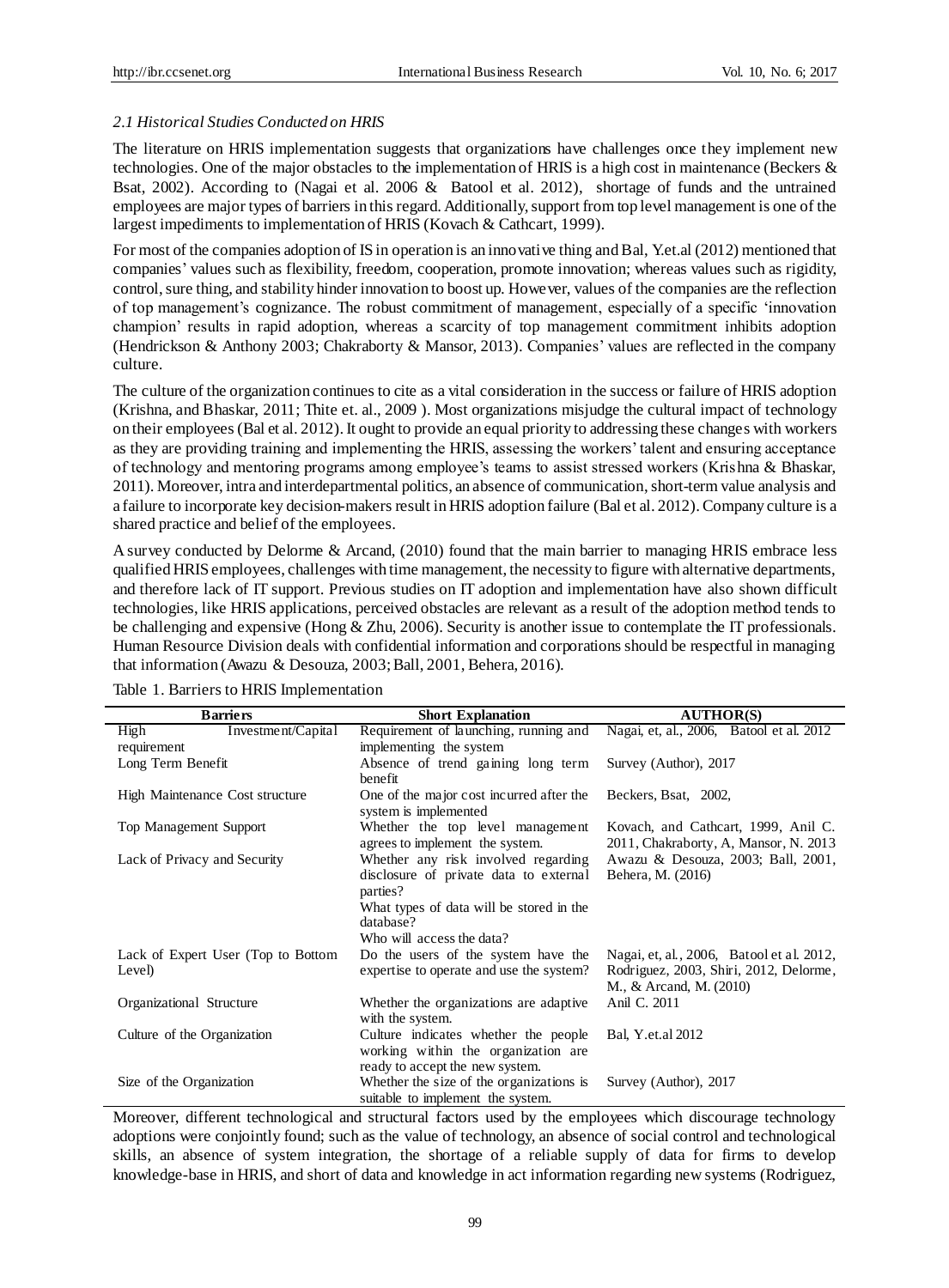2003). Among these factors, one potential issue of HRIS management may be a lack of technical coaching and knowledge in data management (Shiri, 2012). Winning technology implementation is possible to occur, once structure resources (e.g. time, funding, and technical skills) are supported throughout the first stages of implementation (Anil C., 2011).

Decision-making approach also has an influence on the IS adoption. Centralization in decision-making plays an oversized role in Information System usage, and adoption opinions on the best degree of centralization take issue from study to review (Anil C. 2011). On the other hand, localized decision-making is the strongest facilitators of IS adoption, and IT usage in sophisticated organizations maintain strong collaboration (Wiblen, 2010).

## *2.2 Necessity of HRIS*

The importance of HRIS in the business firm is beggar description. Organizations need to look for paths to manage their internal process efficiently. In HR platform, the process consists of many transactions which affect people and the benefits they get along with the ways of their organizations (Lengnick et al. 2003). For most of the organizations tracking HR activities by using HRIS seems to be efficient. From organizations' owner perspective, it is hard to make judgment and decision which system will be affordable and best suited for their business firms. There are several reasons behind the adoption of HRIS in the business firms (Lengnick et al. 2003). Firstly, HRIS manages information; such as current employees' position, job responsibilities, salary structure, whether they require training or not. In fact, about every job in an organization HRIS users can create reports about workforce to determine organizations' workforce requirement. Secondly, based on the number of workforce requirements, they can conclude easily and quickly about what kind of resources they have to meet the requirement (Panayotopoulou et. al. 2007). By using HRIS, they can identify employees who are skilled and well trained along with companies can reduce their cost of recruitment and use this money for future investment even in staff training and development propose (Lengnick et al. 2003). Thirdly, organizations have the opportunity to get the feedback directly and instantly from the employees of the firms to trace their expectation and how well they can be justified to make them competent (Panayotopoulou et al. 2007). Apart from these benefits derived from using HRIS, firms can ensure the cost reduction for storing data, higher speeds in data retrieving and data processing with accuracy. (Khanka S.S 2003).

## *2.3 HRIS Practice in Bangladeshi Garment Sector*

The economy of Bangladesh mostly depends on agriculture. The Ready Made Garment (RMG) sector has emerged to be the biggest foreign currency earner. This industry has an exponential growth since the 1980 and contributes significantly to the GDP (Latifee, 2016). RMG sector of Bangladesh is the largest (approx. 82% of the total export) foreign exchange earning sector, which has about 900 buying houses and employs about 5 million workers (Akhter, Salahuddin, Iqbal, Malek, & Jahan, 2010)) in about 6,393 garments manufacturing factories (BGMEA, 2013; Ferber, 2009). The recruitment system of garment sector in Bangladesh is still traditional with some exceptions. Majority garment firms do not show their interest in shifting their HR function to HRIS. Thus, the current scenario of HRIS practices is far below the level. Garment firms are family owned and controlled by family members. Hence, HR tasks tend to be viewed as owner's desire. Consequently, firms which are trying to adopt HRIS, become fail due to the several factors especially investment areas and top management willingness and firms' size.

#### **3. Research Design**

Considering limited previous research on HRIS in both private and public firms an exploratory research approach has been undertaken (Griffin, 2010, Williams, 2010). The sample framework of this study was 150 participants from 25 garment firms in Bangladesh. Convenient sampling method has been used due to its cost effectiveness and wide applied applicability in information systems research (Azam et. Al., 2013). For analysis of data, we have used Exploratory Factors Analysis tool with Principal Axis Factoring (descriptive procedure) extraction method where varimax for rotation has been used because the focus is not to generalize the results beyond the sample. To collect data, structured questionnaire survey method has been followed. The first part of the questionnaire has been to collect demographics data and second part included different constructs using a 5- point Likert scale ranging from (1) "Strongly Disagree to (5) "Strongly Agree." We have distributed 180 surveys questionnaire with 156 returned filled, resulting in an 87% response rate. Among 156 returned filled, six have been found to be incomplete thus we left with 150 samples.

## **4. Findings**

#### *4.1 Demographic Information*

From the demographic analysis (See Table 2), it can be seen that respondents were basically male dominated (82%). Half of the participants (50.66%) whose age between 30 to 40 years have master's degree (56%). About 15%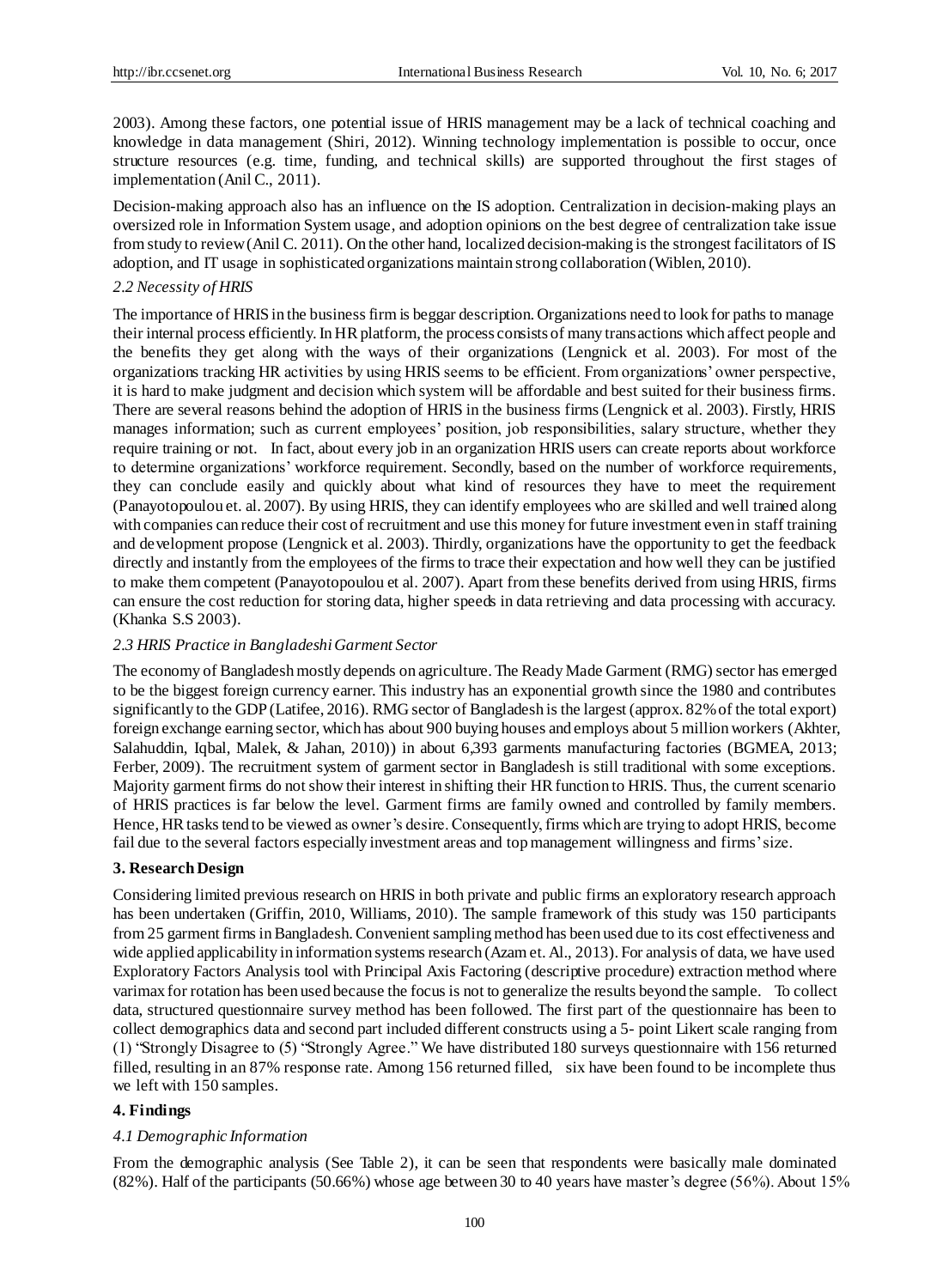of the respondents have more than five years of employment experience, and 35.33% of the respondents have less than five years of employment experience in RMG. The scenario regarding the experience segment is not too vast because HRIS concept was developed in Bangladesh just 10-15 years ago.

| Table 2. Demographics of the Respondents |  |
|------------------------------------------|--|
|------------------------------------------|--|

| <b>Descriptions</b> |                  | <b>Frequency</b> | Percentage $(\% )$ |
|---------------------|------------------|------------------|--------------------|
| Gender              | Male             | 123              | 82.00              |
|                     | Female           | 27               | 18.00              |
|                     | $<$ 30           | 19               | 12.60              |
| Age                 | $30-40$          | 76               | 50.67              |
|                     | $40 - 50$        | 37               | 24.67              |
|                     | >50              | 18               | 12.00              |
|                     | <b>Bachelors</b> | 52               | 34.67              |
| <b>Education</b>    | <b>Masters</b>   | 84               | 56.00              |
|                     | Others           | 14               | 9.33               |
|                     | $<$ 5            | 53               | 35.33              |
| <b>Experience</b>   | $5 - 10$         | 75               | 50.00              |
|                     | >10              | 22               | 14.66              |

### *4.2 Factor Analysis*

The result of the factor analysis shows that Kaiser-Meyer-Olkin measure of sampling adequacy is 0.503 which is well above the recommended value of 0.5 suggested by Williams et al. (2010) and Bartlett's test of sphericity is significant ( $\chi$ 2(36) = 261.789, p<0.5) (See Table 3).

Table 3. KMO and Bartlett's Test

| Kaiser-Meyer-Olkin Measure of Sampling Adequacy. |                    | .503           |
|--------------------------------------------------|--------------------|----------------|
| Bartlett's Test of Sphericity                    | Approx. Chi-Square | 261.789        |
|                                                  |                    | <sub>0</sub> c |
|                                                  | Sig.               | .000           |

Factor analysis generated three factors with eigenvalue more than one along with item loading more than 0.30 (See Table 4). We considered nine items for the study and all of them were loaded and each factor contains three items which are more than recommended value by Williams et.al (2010). We named the first factor as a financial factor because its items related to high capital requirement, long-term benefit, and high maintenance cost structure. According to the analysis, financial related factor has internal reliability (Cronbach's Alpha>0.722) and explains 31.86% of the variances. We termed the second factor as management related factors, which include top management support, lack of privacy and lack of expert users related to decision making from the top level management. This factor also has internal reliability (Cronbach's Alpha>0.703) and explain 10.41% of the variances. The third factor is also internally reliable as it achieved the recommended Cronbach's Alpha of 0.700. Three factors together explain 49.66% of the variances.

Table 4. Factor Analysis Result

| <b>Factors</b>                 |                             |                                                                       |                 |
|--------------------------------|-----------------------------|-----------------------------------------------------------------------|-----------------|
| <b>Financial</b><br>Related(1) | Management<br>Related $(2)$ | Organization<br>Related $(3)$                                         | Communalities * |
| .873                           |                             |                                                                       | .587            |
|                                |                             |                                                                       |                 |
| .577                           |                             |                                                                       | .523            |
| .694                           |                             |                                                                       | .591            |
|                                | .678                        |                                                                       | .634            |
|                                | .545                        |                                                                       | .546            |
|                                | .729                        |                                                                       | .417            |
|                                |                             |                                                                       |                 |
|                                |                             | .557                                                                  | .518            |
|                                |                             | .625                                                                  | .322            |
|                                |                             | .514                                                                  | .429            |
| 3.302                          | 1.878                       | 1.311                                                                 |                 |
| 31.86%                         | 10.41%                      | 7.39%                                                                 |                 |
| .722                           | .703                        | .700                                                                  |                 |
|                                |                             | Extraction Mathod: Dringinal Avis Esctoring, Detation Mathod: Verimey |                 |

Extraction Method: Principal Axis Factoring, Rotation Method: Varimax

The traditional way of HR operations has already become obsolete. The HR systems are shifting from traditional manual systems to HRIS or e-HRM with the help of Information Technology. This study reveals that there are three main factors responsible for unsuccessful HRIS implementation: financial related factors, management related factors, and organization related factors. Among these factors, financial related factors have a greater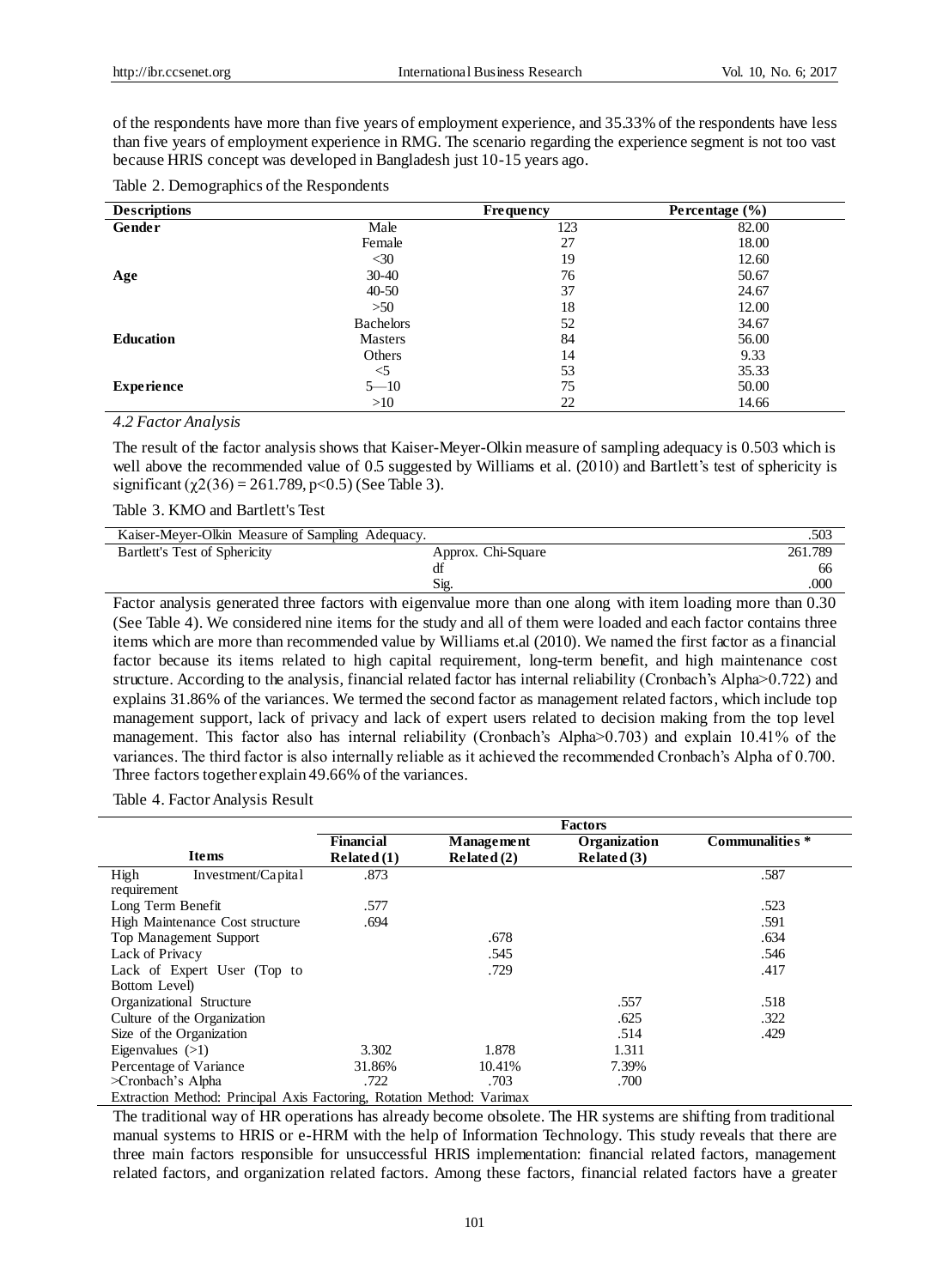power of explaining the variances followed by management related factors and organization related factors.

Interview with the professionals revealed that HRIS seems to be a very costly (comparing to the traditional systems) for the organizations especially for middle and small sized organizations to maintain. Our study also reveals that IS experts and users are dominated by the males who are young and educated that is a common scenario in the world irrespective of the industry. Our study is in line with previous findings of Batool et al. (2012) and Chakraborty, et.al. (2013); such as lack of expertise, time consumption, technical problems, lack of funds, organizational size and management commitment have a deterrent effect on adopting HRIS.

#### **5. Conclusion and Implication**

Garment companies across the world are trying to implement, upgrade, their business functions especially HR function primarily for achieving competitiveness and bringing operational efficiency. The Recent trend of engaging with Information Systems has contributed to two things: one is information processing, another is decision-making tool in HRM. The emergence of the HRIS field gave the HR function more credibility within the managerial hierarchy which compel the more sophisticated use of information. As garment industry experienced increased pressures that cause greater cost contains demands from top management, it leads towards greater automation in data management in HR function. However, due to management, organizational and financial factors, the RMG sector is not able to implement HRIS.

## *5.1 Managerial Implication*

Managers may emphasize on these three factors while implementing HRIS. In the case of financial factors, the most stimulating issue is a high investment and high maintenance cost. If the firms do not get the financial support and unable to manage the long-term maintenance cost, it will be quite difficult to implement HRIS. The second crucial factor focuses on management perspective. Unless top level management shows a positive attitude towards HRIS benefits, successful implementation of HRIS remains aside. Along with top-level management support, it is a clear requirement to have expert users from the top-level to the bottom-level where privacy of data must be maintained. Moreover, organization structure, size, and culture also have a significant effect in this regard. For small sized factories, HRIS may not be helpful from economic context. Therefore, managers should consider first if the firm's size is justified to implement the HRIS which is user-friendly and flexible and capable of ensuring efficiency for the longer period.

#### *5.2 Theoretical Implication*

This study indicates that financial factors, managerial factors, and organization related factors together explain 49.66% of the variation in adoption of HRIS that clearly indicates that other factors are there to explain rest of the variations. Future researchers can do further research on this issue to find out other factors involved in implementing HRIS in garments industry both locally and globally.

#### **References**

- Akhter, S., Salahuddin, A. F. M., Iqbal, M., Malek, A., & Jahan, N. (2010). Health and Occupational Safety for Female Workforce of Garment Industries in Bangladesh. *Journal of Mechanical Engineering*, *41*(1), 65-70. https://doi.org/10.3329/jme.v41i1.5364
- Anil, C. B. (2011). A Conceptual Paper on Human Resource Information System (HRIS). *Golden Research Thoughts*, *1*(V), 1-4.
- Awazu, Y., & Desouza, K. (2003). Knowledge Management. *HR Magazine*, *48*(11), 107
- Azam, M., Quaddus, M., & Lubna, N. (2013). Behavioral modeling of the individual's acceptance and use of internet in Bangladesh: An analysis using an integrated approach. *Journal of International Technology and Information Management, 22*(1), 123-142.
- Bal, Y., Bozkurt, S., & Ertemsir, E. (2012). The Importance of Using Human Resources Information Systems (HRIS) and a Research on Determining the Success of HRIS. *Knowledge and Learning: Global Empowerment. Proceedings of the Management, Knowledge and Learning International Conference 2012*, International School for Social and Business Studies, Celje, 53-62
- Ball, K. (2001). The Use of Human Resource Information Systems: a Survey. *Personnel Review, 30*(6), 667-693. https://doi.org/10.1108/EUM0000000005979
- Batool, S. (2012). Benefits and Barriers of Human Resource Information System in Accounts Office & Azad Jammu & Kashmir Community Development Program. *International Journal of Humanities and Social Science, 2*(3).